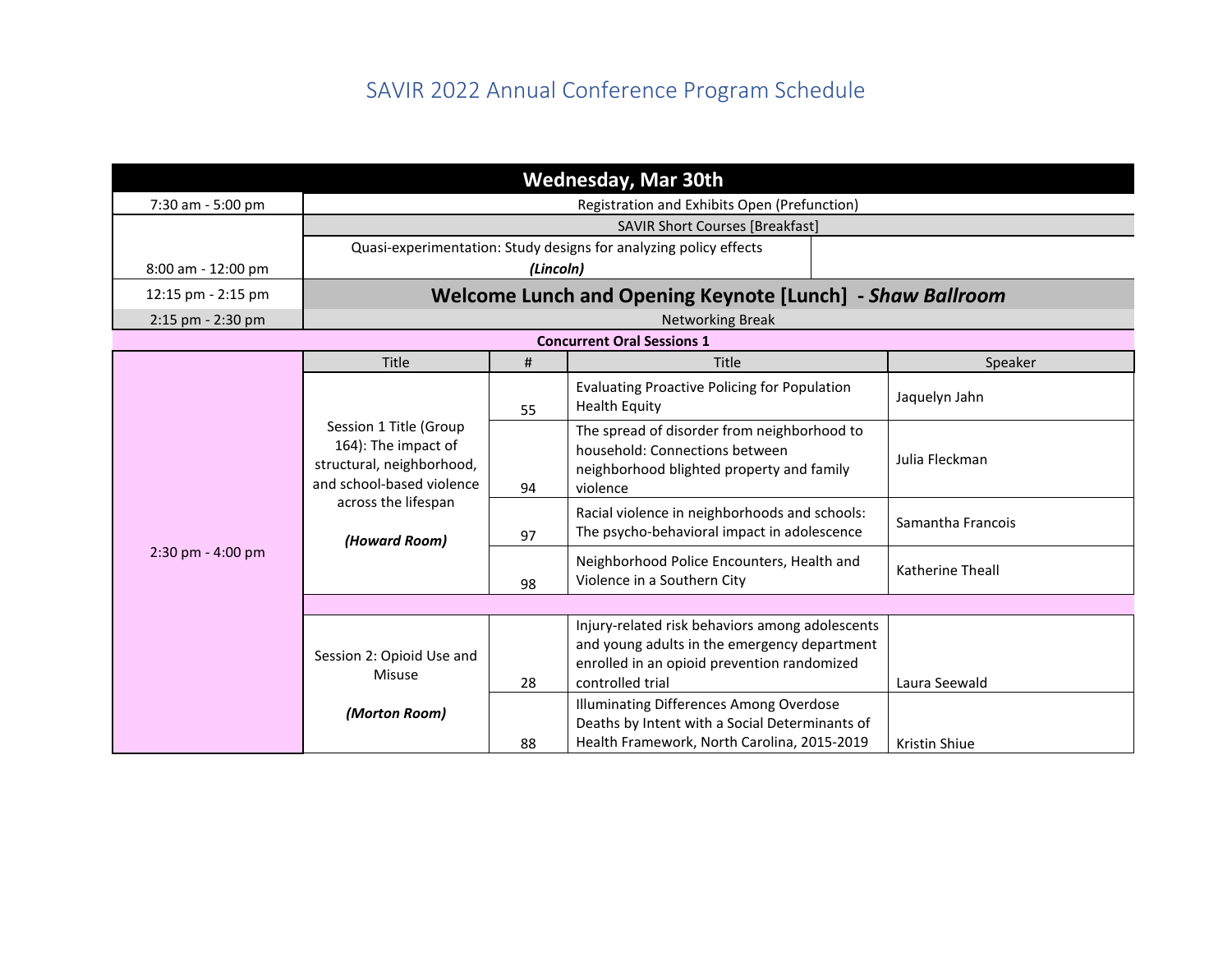|                                                                                 | 59<br>87 | Use of medication for opioid use disorder and<br>other prescription opioids among mothers of<br>infants with neonatal opioid withdrawal<br>syndrome: North Carolina Medicaid, 2016-2018<br>Understanding Implementation of a Lockbox<br>Distribution Program to Prevent Opioid<br>Overdose in Native Communities | Anna Austin<br>Elise Omaki      |
|---------------------------------------------------------------------------------|----------|------------------------------------------------------------------------------------------------------------------------------------------------------------------------------------------------------------------------------------------------------------------------------------------------------------------|---------------------------------|
|                                                                                 |          |                                                                                                                                                                                                                                                                                                                  |                                 |
| Session 3: Extreme Risk                                                         | 36       | Washington Clinicians' Willingness and<br>Preferences Related to Extreme Risk Protection<br><b>Orders for their Patients</b>                                                                                                                                                                                     | Emma Gause                      |
| <b>Protection Orders</b><br>(Horne Room)                                        | 135      | <b>Extreme Risk Protection Orders and</b><br>Race/Ethnicity: Evidence from Public Opinion<br>and Implementation in California                                                                                                                                                                                    | Julia Schleimer                 |
|                                                                                 | 30       | Characteristics of Granted and Non-Granted<br>Extreme Risk Protection Orders in Washington                                                                                                                                                                                                                       | Nicole Asa                      |
|                                                                                 |          |                                                                                                                                                                                                                                                                                                                  |                                 |
|                                                                                 | 42       | Preliminary Efficacy of Make Play Safe: A Virtual<br>Reality App Intervention to Improve Concussion<br>Recognition and Reporting Among Athletes<br>Ages 9 to 12                                                                                                                                                  | McKenzie (Actually Ginger Yang) |
| Session 4 Title (Group<br>165): Virtual Reality and<br><b>Injury Prevention</b> | 53       | Virtual Reality as a Tool to Teach Children<br>Pedestrian Safety: A Systematic Literature<br>Review                                                                                                                                                                                                              | Casie Morgan                    |
| (Lincoln Room)                                                                  | 119      | Development of Make Play Safe--A Virtual<br>Reality App to Educate Youth Athletes About<br>Concussion Symptom Recognition and<br>Reporting                                                                                                                                                                       | Lara McKenzie                   |
|                                                                                 | 102      | Virtual Reality for Pain Management During<br>Home Burn Care: Protocol and Preliminary<br>Findings                                                                                                                                                                                                               | <b>Henry Xiang</b>              |
|                                                                                 |          |                                                                                                                                                                                                                                                                                                                  |                                 |
| Session 5: Law<br>Enforcement<br>Professionsals and Injury                      | 25       | Firearm Assaults Against US Law Enforcement<br>Officers in the Line-of-Duty: Associations with<br>Firearm Ownership and State Firearm Laws                                                                                                                                                                       | Ariana Gobaud                   |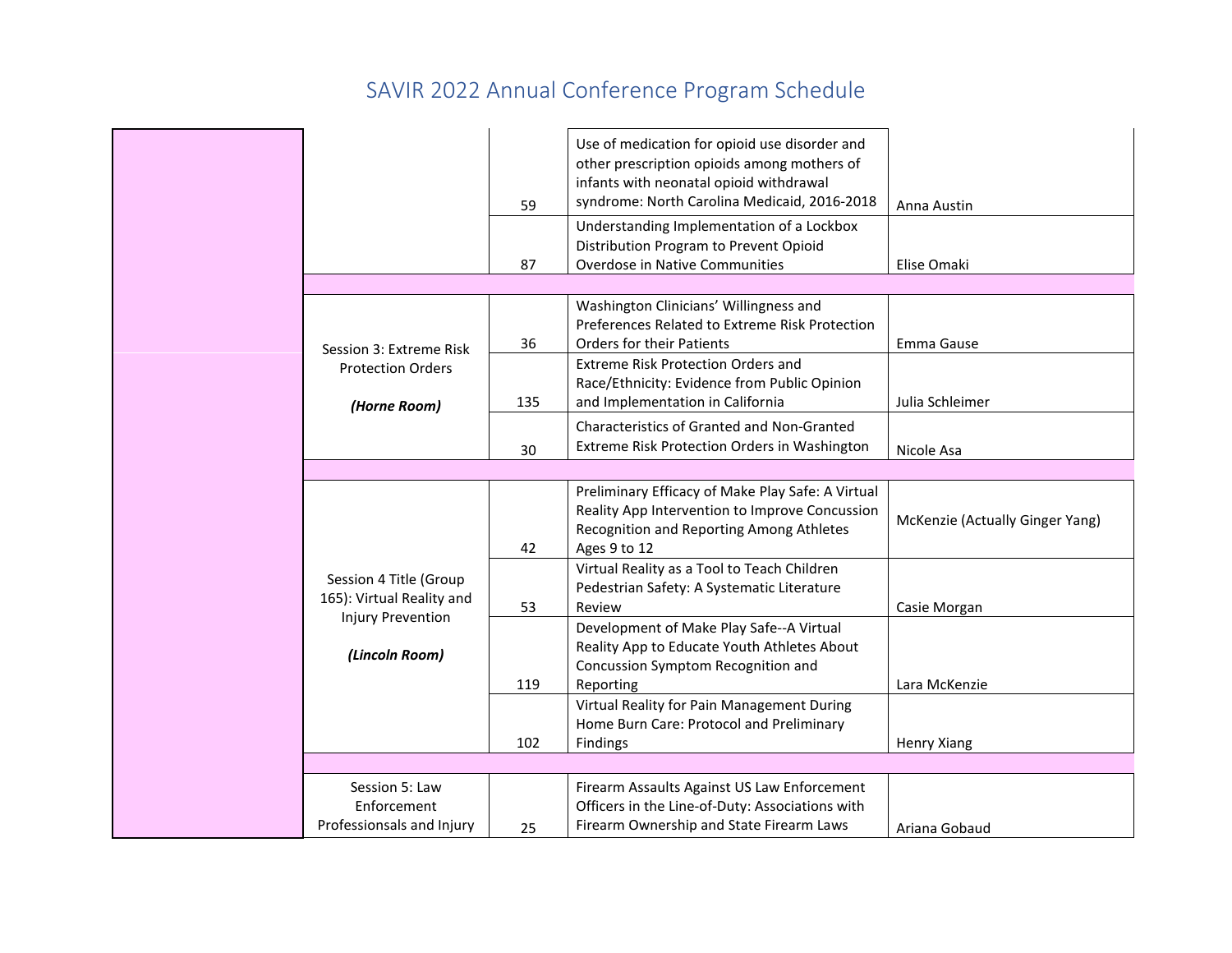|                                     | & Violence      |          | Prevalence of Adverse Childhood Experiences in<br>a national sample of U.S. Law Enforcement                                     |                                         |
|-------------------------------------|-----------------|----------|---------------------------------------------------------------------------------------------------------------------------------|-----------------------------------------|
|                                     | (Shaw Ballroom) | 144<br>6 | <b>Officers</b><br>Temporal and Spatial Shifts in Gun Violence,<br>Before and After a Historic Police Killing in<br>Minneapolis | Jennifer Thompson<br>Jeanie Santaularia |
|                                     |                 | 112      | Officer Knowledge, Training, and Willingness to<br>Use Extreme Risk Protection Orders                                           | Veronica Pear                           |
| $4:00 \text{ pm} - 5:30 \text{ pm}$ |                 |          | <b>Networking Break</b>                                                                                                         |                                         |
| $5:30 \text{ pm} - 7:00 \text{ pm}$ |                 |          | Welcome Networking Reception and Poster Session [light refreshments provided] - Shaw Ballroom                                   |                                         |

| <b>Thursday, March 31</b> |                                                                                                            |    |                                                                                                                                              |                  |  |
|---------------------------|------------------------------------------------------------------------------------------------------------|----|----------------------------------------------------------------------------------------------------------------------------------------------|------------------|--|
| 7:30am - 5:00pm           |                                                                                                            |    | <b>Registration and Exhibits Open (Prefunction)</b>                                                                                          |                  |  |
|                           |                                                                                                            |    | <b>Special Sessions</b>                                                                                                                      |                  |  |
| 8:00am - 9:30am           |                                                                                                            |    | Reciprocity Ring [Sponsored breakfast] - Shaw Ballroom                                                                                       |                  |  |
| $9:30$ am - $9:45$ am     | <b>Networking Break</b>                                                                                    |    |                                                                                                                                              |                  |  |
|                           |                                                                                                            |    | <b>Concurrent Oral Sessions 2</b>                                                                                                            |                  |  |
|                           | <b>Title</b>                                                                                               | #  | <b>Title</b>                                                                                                                                 | Speaker          |  |
| $9:45$ am - 11:15am       | Session 1 Title (Group<br>169): Pandemics, politics<br>and prevention: Engaging<br>firearm stakeholders in | 38 | A Qualitative Study on Diverse Sociocultural<br>Perspectives and Identities of Firearm Owners<br>Did availability and interest in voluntary, | Arielle Thomas   |  |
|                           | suicide prevention<br>through voluntary out of<br>home firearm storage                                     | 50 | temporary firearm storage change during the<br>COVID-19 pandemic? Results from a two-state<br>survey of firearm retailers/ranges             | Sara Brandspigel |  |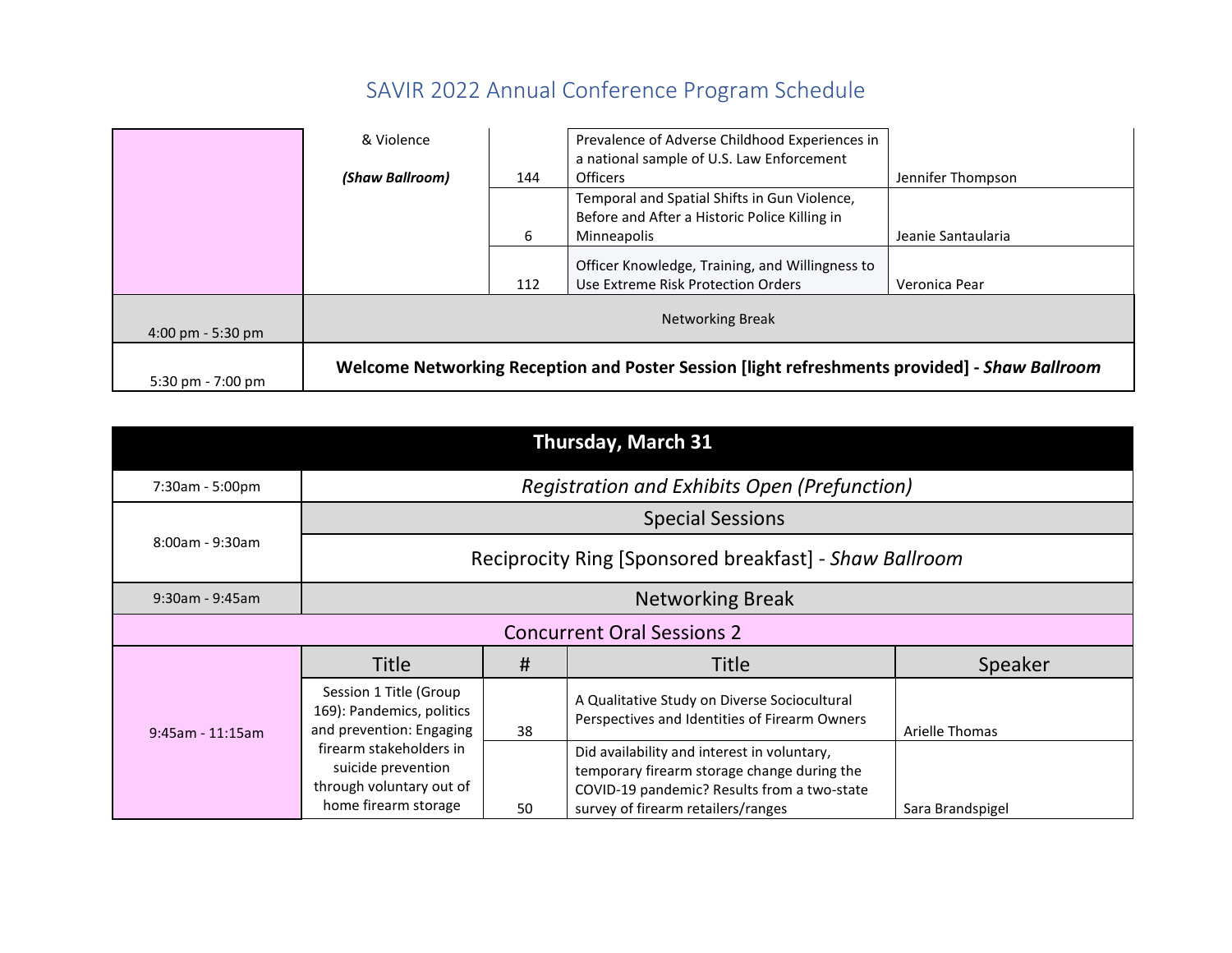|                          |     | The effect of Extreme Risk Protection Orders on    |                               |
|--------------------------|-----|----------------------------------------------------|-------------------------------|
| (Howard)                 |     | the concept of voluntary out-of-home firearm       |                               |
|                          |     | storage: Results from a qualitative study in two   |                               |
|                          | 101 | states.                                            | Lauren Rooney                 |
|                          |     |                                                    |                               |
|                          |     | Young Driver Licensing and Crash Outcomes in       |                               |
|                          |     | Ohio: Can comprehensive driver education policy    |                               |
|                          | 130 | protect those most at risk?                        | Elizabeth Walshe              |
| Session 2: Injury and    |     | Firework Injuries Remain High in Years After       |                               |
| <b>Violence Policy</b>   | 14  | Legalization: Its Impact on Children               | <b>Colette Galet</b>          |
|                          |     | When Two Public Health Crises Converge:            |                               |
| (Morton)                 |     | Implications for Children, Policy, and Practice    |                               |
|                          | 99  |                                                    | Sonali Rajan                  |
|                          |     | Congestion Pricing Policies: Trends, Insights, and |                               |
|                          | 106 | Safety Impacts                                     | Bhavna Singichetti            |
|                          |     |                                                    |                               |
|                          |     | Did suicide rates increase in areas impacted by    |                               |
|                          |     | Hurricane Florence in North Carolina? A time       |                               |
| Session 3: Suicide Risk  | 46  | series analysis                                    | Vanessa Miller                |
| and Prevention           |     | Female Firearm Suicide Across the Lifespan: A      |                               |
|                          |     | Descriptive Assessment of Cases from the           |                               |
| (Horne)                  | 93  | National Violent Death Reporting System            | Laura Prater                  |
|                          |     | Suicide ideation and intentional self-harm as a    |                               |
|                          | 49  | risk factor following a trauma alert               | <b>Etienne Pracht</b>         |
|                          |     |                                                    |                               |
|                          |     | Variation in drivers' seat belt use by community-  |                               |
|                          | 116 | level social vulnerability                         | Emma Sartin                   |
| Session 4: Health Equity |     |                                                    |                               |
| (Lincoln)                |     | Race not defined: Varying definitions of race      |                               |
|                          |     | limit research and mask disparities                | Ranapurwala (Julia Blackwell) |
|                          | 138 |                                                    |                               |
|                          |     |                                                    |                               |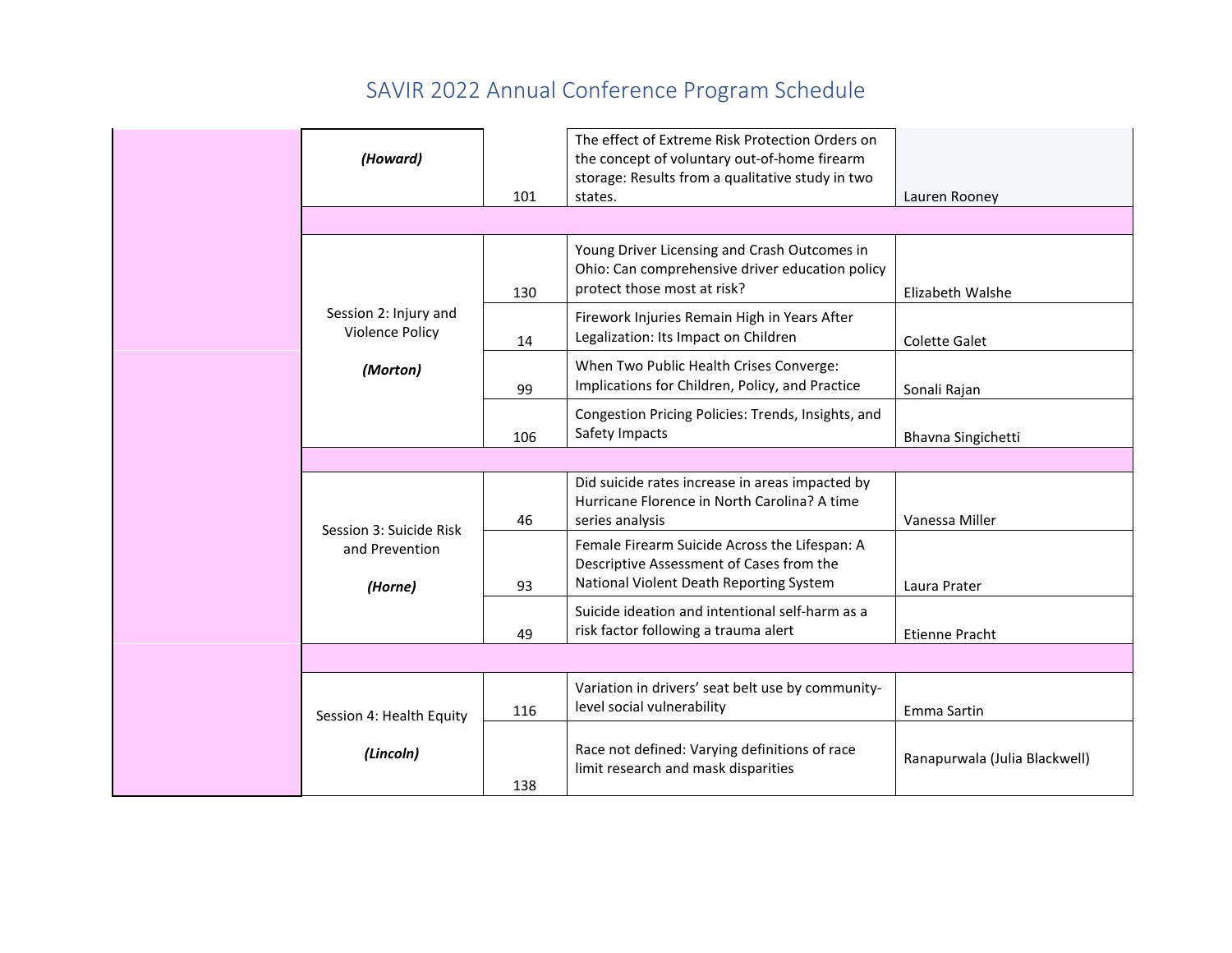|                   |                    | 33                                | Increasing Occupational Health Equity through<br><b>Community Engaged Research</b>                                               | Shannon Guillot-Wright                    |
|-------------------|--------------------|-----------------------------------|----------------------------------------------------------------------------------------------------------------------------------|-------------------------------------------|
|                   |                    | 127                               | What does (and should) antiracism work in injury<br>and violence prevention look (or not look) like?                             | Shabbar Ranapurwala                       |
|                   |                    |                                   |                                                                                                                                  |                                           |
|                   |                    | 160                               | Validation and Improvement of CDC Firearm<br>Injury Syndrome Definitions Using Triage Notes<br>in Oregon ESSENCE Data            | William Baker-Robinson                    |
|                   | Session 5: General | 13                                | "Like I was a nobody:" Firearm-injured patients'<br>perspectives on the impact of news media<br>reporting about firearm violence | Jessica Beard                             |
|                   | Firearm Research   | 21                                | State Gun Laws and Youth Handgun Carrying in<br>the United States                                                                | Beidi Dong                                |
|                   | (Shaw Ballroom)    | 22                                | Do Handgun Purchase Waiting Periods Save<br>Lives? Evidence from a Synthetic Control<br>Approach                                 | Stephen Oliphant                          |
|                   |                    | 111                               | Rates and Correlates of Firearm Safety Rules<br>Among a Nationally Representative Sample of<br>Parents of High-School Age Youth  | Laura Seewald                             |
| 11:15am - 11:25am |                    |                                   | <b>Networking Break</b>                                                                                                          |                                           |
| 11:25am - 12:40pm | Exhibits           |                                   |                                                                                                                                  | Speed Mentoring - Shaw<br><b>Ballroom</b> |
| 12:40pm - 1:40pm  |                    |                                   | Business/Committee Meetings (Lunch provided) - Shaw Ballroom                                                                     |                                           |
| 1:40pm - 1:50pm   |                    |                                   | <b>Networking Break</b>                                                                                                          |                                           |
|                   |                    | <b>Concurrent Oral Sessions 3</b> |                                                                                                                                  |                                           |
| 1:50pm - 3:20pm   | <b>Title</b>       | #                                 | <b>Title</b>                                                                                                                     | Speaker                                   |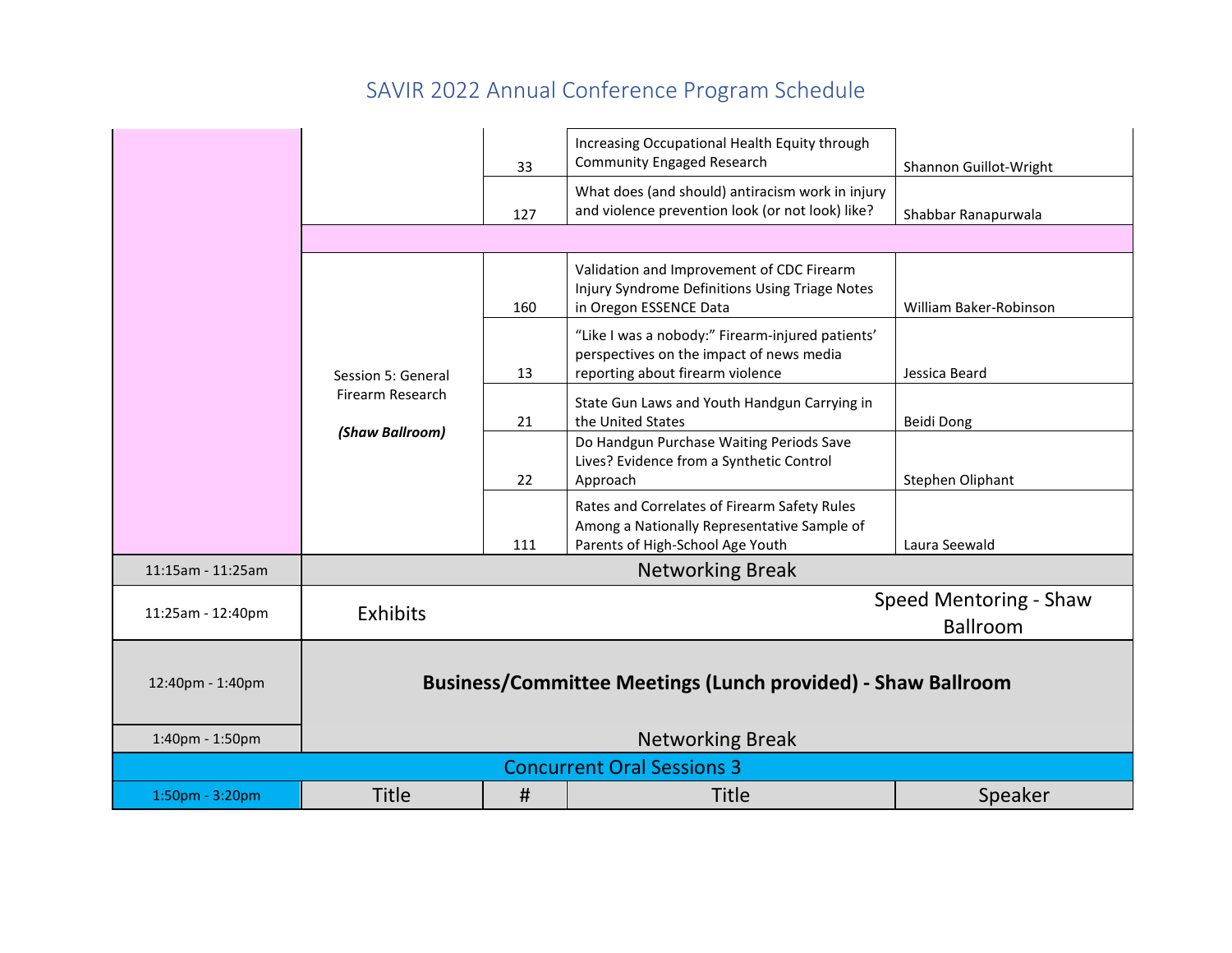| Session 1 Title (Group<br>167): Traffic crashes<br>among teen drivers: | 48  | Driving Behaviors and Crash Risks Following a<br><b>Traffic Violation: A Scoping Review</b>                                                               | Archana Kaur             |
|------------------------------------------------------------------------|-----|-----------------------------------------------------------------------------------------------------------------------------------------------------------|--------------------------|
| citation history, crash<br>culpability, and direct                     | 78  | Factors Associated with Teens' Crash Culpability                                                                                                          | Elizabeth O'Neal         |
| medical costs<br>(Howard)                                              | 31  | Direct Medical Costs of Teen-Involved Vehicle<br>Crashes by Culpability                                                                                   | Corinne Peek-Asa         |
|                                                                        |     |                                                                                                                                                           |                          |
|                                                                        | 154 | The neighborhoods we live in: relationships<br>between disadvantage, greening and violent<br>injury                                                       | <b>Bernadette Hohl</b>   |
| Session 2 Title: Violence<br>and the Built                             | 124 | Community engagement, greening, and violent<br>crime: A test of the greening hypothesis and<br><b>Busy Streets.</b>                                       | <b>Catherine Gong</b>    |
| Environment<br>(Morton)                                                | 153 | The association between gun deaths and<br>hospital, police, and new building permit<br>expenditures on the county level (1999-2018)                       | Paul Reeping             |
|                                                                        | 89  | The association of the availability of affordable<br>housing and rates of child maltreatment and<br>intimate partner violence related homicide.           | Meghan Shanahan          |
|                                                                        |     |                                                                                                                                                           |                          |
|                                                                        | 39  | Informing the Development of a Recovery<br>Friendly Workplace Toolkit for Small Businesses                                                                | <b>Terry Bunn</b>        |
| Session 3: Prescription                                                | 156 | The role of Injury Prevention Practitioners in Safe<br>Medication Disposal in Tribal Communities                                                          | Andrea Tsatoke           |
| Use<br>(Horne)                                                         | 75  | Trends in non-opioid pain medication prescribing<br>before and after the release of the 2016 CDC<br>Guideline for Prescribing Opioids for Chronic<br>Pain | Jason Goldstick          |
|                                                                        | 60  | Prescription Characteristics Associated with<br>Increased Fall-Related Injury Risk Among Older                                                            | Maust (Julie Strominger) |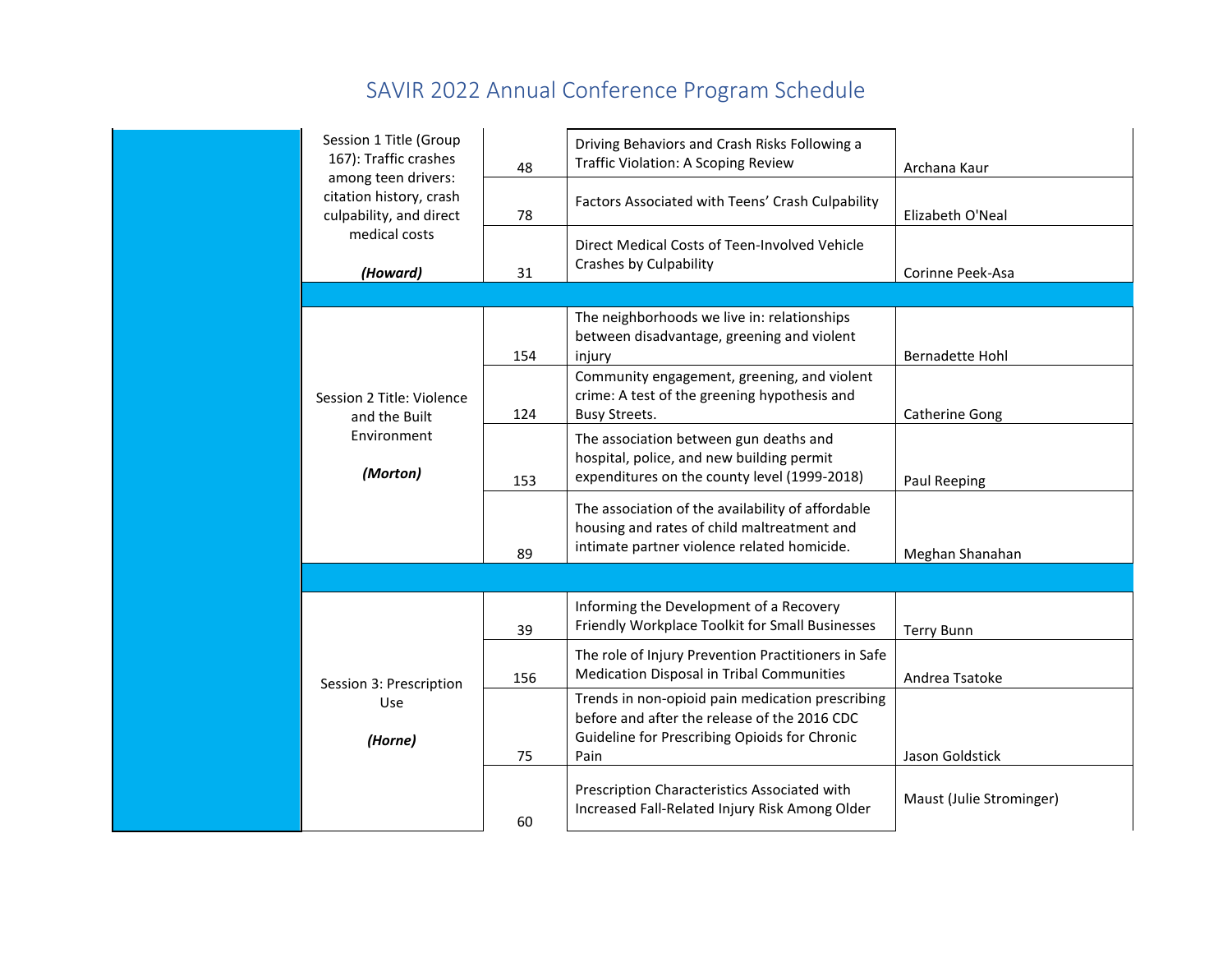|                 |                                                                                                             |     | Adults Prescribed Benzodiazepines: A Cohort<br>Study                                                                                                                                               |                     |
|-----------------|-------------------------------------------------------------------------------------------------------------|-----|----------------------------------------------------------------------------------------------------------------------------------------------------------------------------------------------------|---------------------|
|                 |                                                                                                             |     |                                                                                                                                                                                                    |                     |
|                 |                                                                                                             | 157 | Reductions in Assaults around Sobriety<br>Checkpoints: A Longitudinal Spatial Analysis of<br>an Unintended Effect                                                                                  | Jack Seifarth       |
|                 | Session 4: Assault and<br><b>Child Maltreatment</b>                                                         | 24  | Ridesharing and Alcohol-Related Assaults in NYC:<br>A Spatial Ecological Case-Crossover Study                                                                                                      | Christina Mehranbod |
|                 | (Lincoln)                                                                                                   | 62  | Young children at high risk for physical abuse in<br>Florida: initial presentation and implications for<br>injury prevention                                                                       | Christopher Snyder  |
|                 |                                                                                                             | 68  | School-Based Policies for Child Maltreatment<br>Recognition & Response                                                                                                                             | Hannah Rochford     |
| 3:20pm - 3:30pm |                                                                                                             |     | <b>Networking Break</b>                                                                                                                                                                            |                     |
|                 |                                                                                                             |     | <b>Concurrent Oral Sessions 4</b>                                                                                                                                                                  |                     |
|                 | <b>Title</b>                                                                                                | #   | <b>Title</b>                                                                                                                                                                                       | Speaker             |
|                 | Session 1 Title (Group                                                                                      | 41  | Risky driving events in teen drivers ages 16 and<br>17 with a traffic citation: A preliminary analysis                                                                                             | <b>Ginger Yang</b>  |
| 3:30pm - 5:00pm | 168): Traffic safety<br>behaviors among teens:<br>risky driving events, seat<br>belt use, and driving after | 90  | The association between state seat belt<br>legislation and seat belt use among high school<br>students: Results from the Youth Risk Behavior<br>Survey, United States, 2019                        | Yuhan Pan           |
|                 | using marijuana<br>(Howard)                                                                                 |     | Associations between the retail expansion of a<br>recreational marijuana program and marijuana<br>use behaviors among a representative sample of<br>high school students: Results from the Healthy |                     |
|                 |                                                                                                             | 63  | Kids Colorado Survey 2013 to 2019                                                                                                                                                                  | Lucas Neuroth       |
|                 |                                                                                                             |     |                                                                                                                                                                                                    |                     |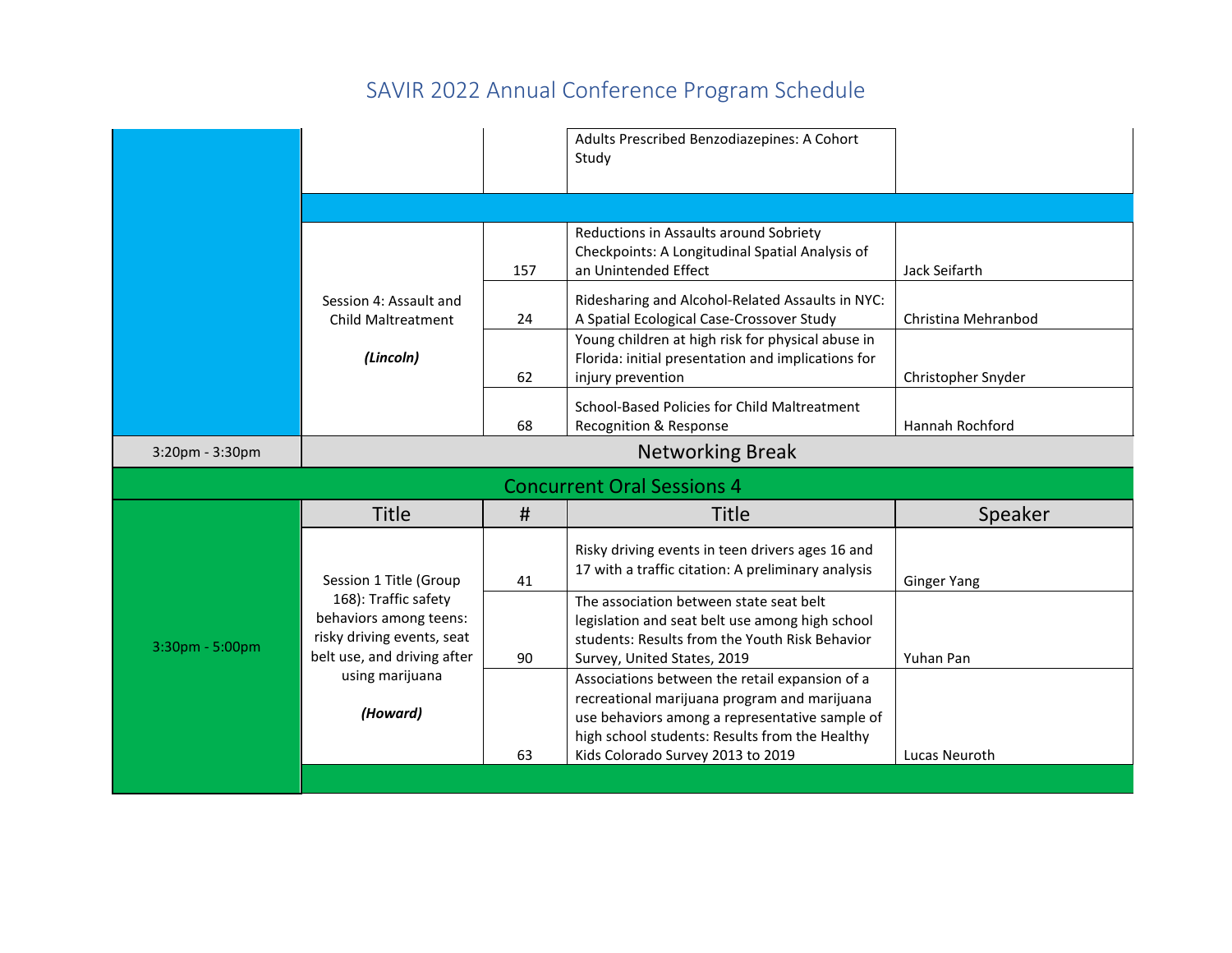|                                                                                         | 150 | Costs of Injuries for Vulnerable Road Users in<br>Motor Vehicle Crashes, United States, 2018                                                                                                                     | Swedler (Ted Miller)              |
|-----------------------------------------------------------------------------------------|-----|------------------------------------------------------------------------------------------------------------------------------------------------------------------------------------------------------------------|-----------------------------------|
| Session 2: Vulnerable                                                                   | 125 | Road traffic injuries in children: evidence from<br>National database                                                                                                                                            | Nino Chikhladze                   |
| <b>Road Users</b><br>(Morton)                                                           | 73  | Using a system dynamics approach to examine<br>congestion pricing policy impacts on pedestrian<br>injury                                                                                                         | Rebecca Naumann                   |
|                                                                                         | 17  | Characteristics of Fatal, Pedestrian-Involved,<br>Motor Vehicle Crashes in West Virginia, 2009-<br>2019                                                                                                          | Rudisill (Lauren "Olivia" Barbee) |
|                                                                                         |     |                                                                                                                                                                                                                  |                                   |
| Session 3 Title: Initmate<br>Partner Violence and                                       | 100 | Addressing the social and physical environment<br>for primary prevention of sexual violence on<br>college campuses and beyond: What does the<br>evidence say?                                                    | Patricia Mahoney                  |
| Sexual Assault (College<br>Students)<br>(Horne)                                         | 105 | Measuring Institutional Support and Evidence-<br>based Programming for Sexual Violence<br>Prevention on College Campuses: Results from a<br>Survey of Higher Education Professionals                             | Mahoney (Michelle Decker)         |
|                                                                                         | 37  | Barriers to Reporting Sexual Violence among<br>Undergraduate Student-Athletes                                                                                                                                    | Avanti Adhia                      |
|                                                                                         |     |                                                                                                                                                                                                                  |                                   |
|                                                                                         | 44  | Simulated Driving Performance in Young Drivers<br>with Concussion                                                                                                                                                | <b>Beth Ebel</b>                  |
| Session 4: Teen driving<br>and technology (as a<br>method or intervention)<br>(Lincoln) | 86  | Prefrontal Cortical Activation of Concussed and<br>Uninjured Adolescents during Distraction Events<br>in a Simulated Driving Assessment: An<br><b>Exploratory Functional Near-Infrared</b><br>Spectroscopy Study | Divya Jain                        |
|                                                                                         | 139 | Measuring Risky Driving Behaviors in Adolescent<br>Drivers using a Novel Smartphone Telematic App                                                                                                                | Kevin Rix                         |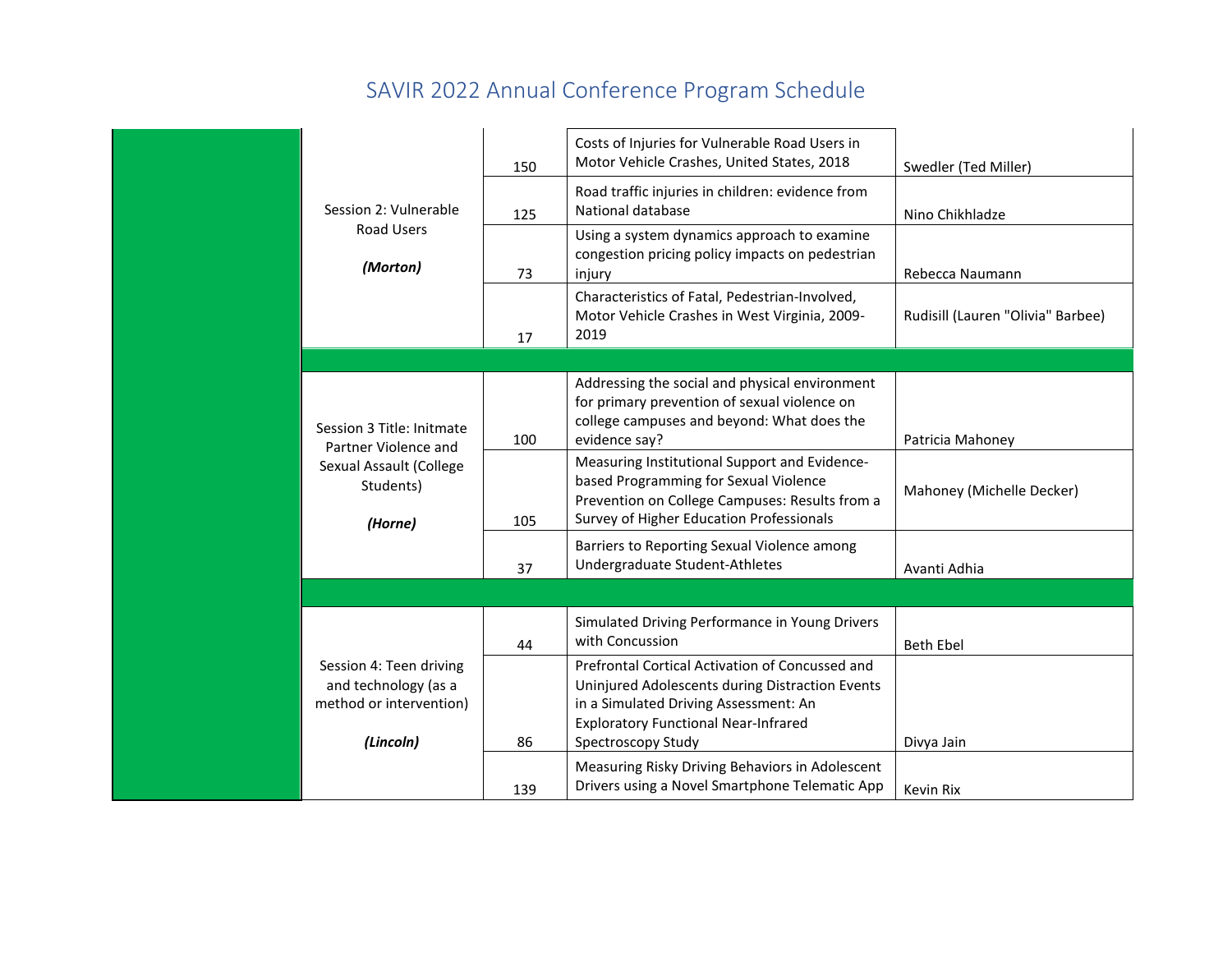|                 |                                                         | 80  | A Method for Evaluating Parent-Teen<br>Conversations about Potential Roadway Hazards                                                                          | Elizabeth O'Neal    |
|-----------------|---------------------------------------------------------|-----|---------------------------------------------------------------------------------------------------------------------------------------------------------------|---------------------|
|                 |                                                         | 132 | Assessing Driving Skills as Part of Adolescent<br>Care, an Implementation Study                                                                               | Elizabeth Walshe    |
|                 |                                                         |     |                                                                                                                                                               |                     |
|                 |                                                         | 107 | Implementation of an Emerging Hospital-Based<br>Violence Intervention Program: A Mixed<br>Methods Study                                                       | Christopher Schenck |
|                 | Session 5 Title: Violence<br>Interventions via Clincial | 76  | Development of a Measure of Client Satisfaction<br>with Pediatric Hospital-Based Violence<br><b>Intervention Services</b>                                     | Rachel Myers        |
|                 | Providers or in clincial<br>settings<br>(Shaw Ballroom) | 115 | Preventing perinatal teen dating violence<br>through relationship education at nurse home<br>visiting: Secondary analyses of a randomized<br>controlled trial | Qing Li             |
|                 |                                                         | 27  | Impact of Race and Language on a Violence<br>Against Persons Screening at a Public Hospital in<br>Texas, USA                                                  | Alaina Beauchamp    |
| 5:00pm - 5:15pm |                                                         |     | <b>Networking Break</b>                                                                                                                                       |                     |
|                 |                                                         |     | Technical Workshops Part 1/Featured Student Papers                                                                                                            |                     |
|                 |                                                         |     | Addressing Health Equity through Accessible Communication (Shaw Ballroom)                                                                                     |                     |
| 5:15pm - 6:45pm |                                                         |     | Minimizing Threats to Research Validity in Multicenter Clinical Reseach Studies (Howard)                                                                      |                     |
|                 | Student Abstract Spotlight -5 Abstracts (Lincoln)       |     |                                                                                                                                                               |                     |
|                 |                                                         |     | <b>Social Event</b>                                                                                                                                           |                     |
| 7:00pm - 9:00pm |                                                         |     | <b>Courtyard Rooftop Cocktails</b>                                                                                                                            |                     |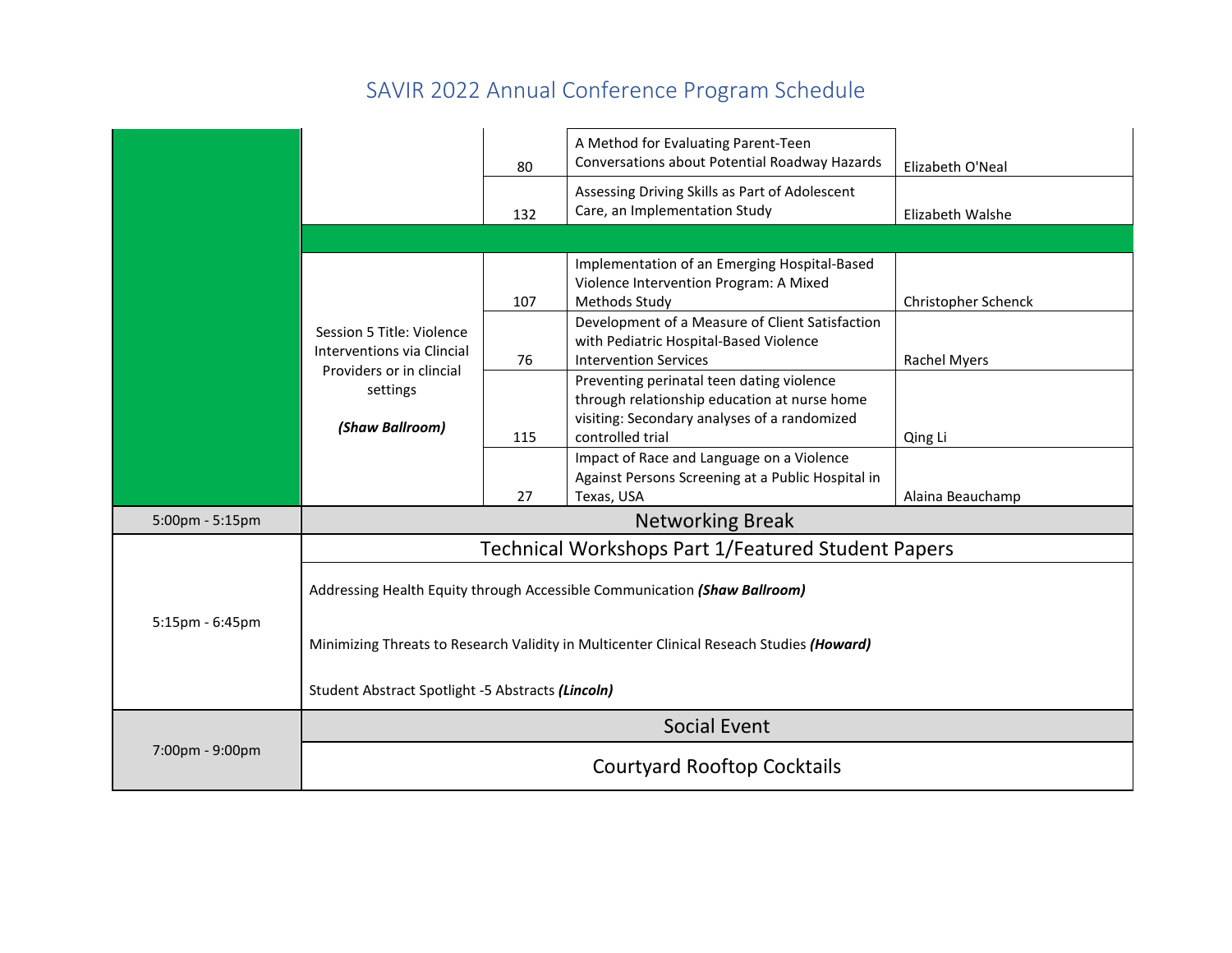|                   |                                                        |     | <b>Friday, April 1st</b>                                                                                                                                                                                                                                                                                                                                                    |                           |  |  |
|-------------------|--------------------------------------------------------|-----|-----------------------------------------------------------------------------------------------------------------------------------------------------------------------------------------------------------------------------------------------------------------------------------------------------------------------------------------------------------------------------|---------------------------|--|--|
| 7:30am - 4:00pm   | Registration and Exhibits Open [Continental breakfast] |     |                                                                                                                                                                                                                                                                                                                                                                             |                           |  |  |
|                   |                                                        |     | <b>Special Sessions</b>                                                                                                                                                                                                                                                                                                                                                     |                           |  |  |
| 7:30am - 8:30am   | <b>BMJ/Journal Editors Session</b>                     |     | <b>SAVIR Board Meeting</b>                                                                                                                                                                                                                                                                                                                                                  |                           |  |  |
|                   | (Horne)                                                |     | (Vaughn)                                                                                                                                                                                                                                                                                                                                                                    |                           |  |  |
|                   |                                                        |     | <b>Technical workshops Part 2</b>                                                                                                                                                                                                                                                                                                                                           |                           |  |  |
| 8:30am - 10:00am  | Prevention Policy (Shaw Ballroom)                      |     | The VOICES Project: a novel method to engage Children and Youth in community injury prevention intervention. (Howard)<br>Understanding Effective Advocacy Strategies: Lessons Learned from Key Successes and Challenges in Injury and Violence<br>Building Empathy and Creating Racial Equity: A Qualitative Analysis of Forum Theater at an Urban Trauma Center. (Lincoln) |                           |  |  |
| 10:00am - 10:15am |                                                        |     | Networking Break (Prefunction)                                                                                                                                                                                                                                                                                                                                              |                           |  |  |
|                   |                                                        |     | <b>Concurrent Oral Sessions 5</b>                                                                                                                                                                                                                                                                                                                                           |                           |  |  |
|                   | <b>Title</b>                                           | #   | <b>Title</b>                                                                                                                                                                                                                                                                                                                                                                | Speaker                   |  |  |
| 10:15a -11:45a    | Session 1                                              |     |                                                                                                                                                                                                                                                                                                                                                                             |                           |  |  |
|                   | (Shaw Ballroom)                                        | N/A | <b>Council of Centers Session</b>                                                                                                                                                                                                                                                                                                                                           | <b>Council of Centers</b> |  |  |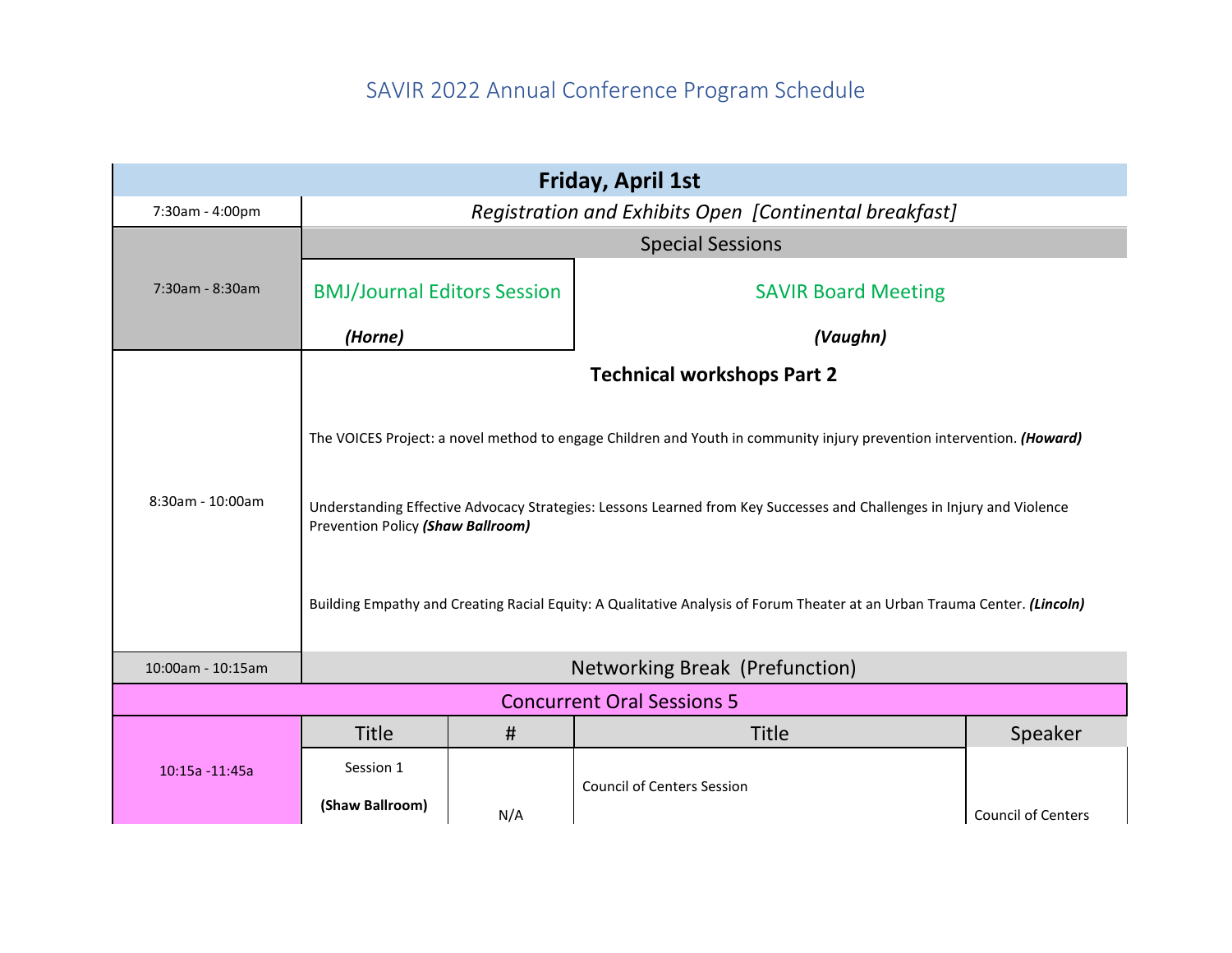|                                                | 29  | Lifetime History of TBI and Disability: Impact of Appalachia<br>and Rurality                                                                                  | Robyn Feiss                |
|------------------------------------------------|-----|---------------------------------------------------------------------------------------------------------------------------------------------------------------|----------------------------|
| Session 2: Social<br>Determinants of<br>Health | 108 | Estimating the Burden of Disability from Road Traffic<br>Injuries in Six Low- and Middle-Income Countries: A<br>Prospective Observational Study Protocol      | <b>Heather Rosen</b>       |
| (Howard)                                       | 67  | Modeling the Association of Structural Racism with<br>Disparities in Firearm Homicide Victimization                                                           | <b>Kelsey Conrick</b>      |
|                                                | 129 | Examining the protective effects of social capital and social<br>support on the perpetration of violence among a national<br>sample of adolescents.           | Daniel Schober             |
|                                                |     |                                                                                                                                                               |                            |
|                                                | 103 | A randomized controlled trial of habit formation<br>interventions for reducing distracted driving in a diverse<br>national sample of auto-insurance customers | Jeffrey Ebert              |
| Session 3: Driving                             | 148 | Costs of Occupant Injury in Motor Vehicle Crashes, United<br><b>States, 2018</b>                                                                              | David Swedler              |
| and Crash-related<br>Research                  | 12  | High-risk behaviors among commercial drivers: A Cross-<br>Sectional Study in Peshawar, Khyber Pakhtunkhwa.                                                    | <b>Irfan Khattak</b>       |
| (Morton)                                       | 158 | Racial/Ethnicity Differences in Crash and Hospital<br>Outcomes using linked North Carolina Motor Vehicle Crash<br>and Trauma Registry Data.                   | Nandi Taylor               |
|                                                | 45  | Implementing Optimal Configurations of Sobriety<br>Checkpoints to Reduce Alcohol-Impaired Driving                                                             | Christopher Morrison       |
|                                                |     |                                                                                                                                                               |                            |
| Session 4 Title:<br>Unintentional Injury       | 16  | Pediatric Battery-Related Emergency Department Visits in<br>the United States, 2010-2019                                                                      | Mark Chandler              |
| Potpourri<br>(Howard)                          | 143 | Systematic Review of Web-based Injury Data Dashboards                                                                                                         | Metzger (Leah<br>Lombardi) |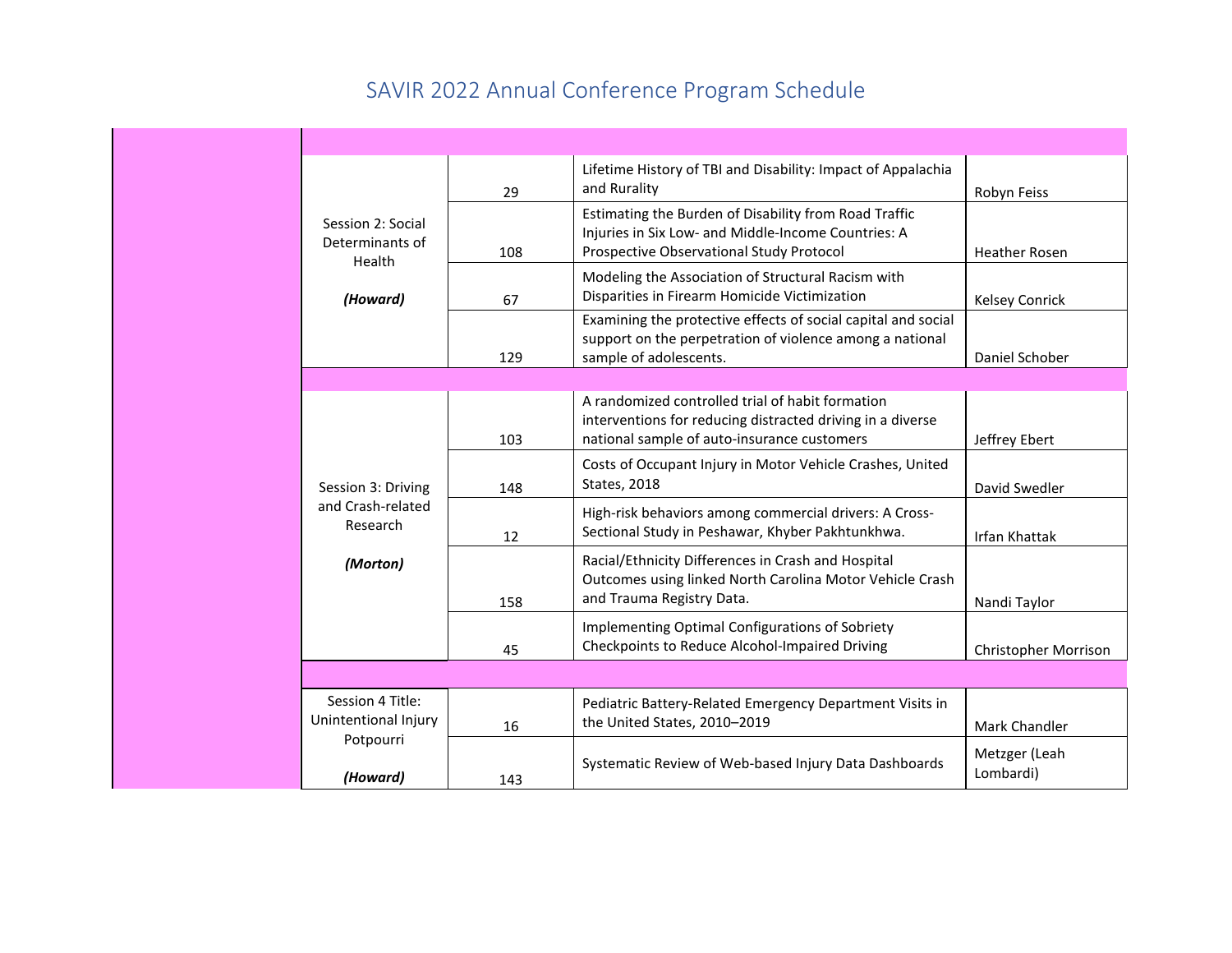|                   |                                                | 61             | Blogging for injury and violence prevention research: An<br>injury center story of communication impact and lessons<br>learned            | Ann Saba             |
|-------------------|------------------------------------------------|----------------|-------------------------------------------------------------------------------------------------------------------------------------------|----------------------|
|                   |                                                | $\overline{7}$ | Participation in "Stepping On" Fall Prevention Program<br>Reduces Falls and Frailty in Older Community Dwellers                           | <b>Colette Galet</b> |
|                   |                                                | 58             | Post-injury outcomes following non-sport related<br>concussions in collegiate athletes and cadets                                         | Patricia Roby        |
|                   |                                                |                |                                                                                                                                           |                      |
|                   |                                                | 96             | Trajectories of Youth Suicide Rates in Colorado Over Two<br>Decades (2001-2019)                                                           | Erin Kelly           |
|                   | Session 5: Suicide<br>Prevention and<br>Policy | 110            | Therapeutic Diversion Units, alternatives to restrictive<br>housing, as tools for self-injury prevention and mental<br>health improvement | Molly Remch          |
|                   | (Lincoln)                                      | 137            | Medicaid expansion and suicide deaths among nonelderly<br>adults: Evidence from the National Violent Death<br><b>Reporting System</b>     | Anna Austin          |
|                   |                                                | 149            | Examining Suicide in an Urban Area: Considerations for<br>Prevention                                                                      | Sara Kohlbeck        |
| 11:45am - 12:00pm | <b>Networking Break</b>                        |                |                                                                                                                                           |                      |
|                   |                                                |                | <b>Concurrent Oral Sessions 6</b>                                                                                                         |                      |
|                   | <b>Title</b>                                   | #              | <b>Title</b>                                                                                                                              | Speaker              |
|                   |                                                | 151            | Pediatric Dance-Related Injuries Treated in Emergency<br>Departments in the United States, 2000-2020                                      | Sonali Dadoo         |
| 12:00pm - 1:30pm  | Session 1: Sport and<br>Recreation Injury      | 32             | Predictors of Parent and Caregiver Water Safety<br>Knowledge                                                                              | Molly Johnson        |
|                   | (Howard)                                       | 35             | A Helmet of Her Own?                                                                                                                      | Shivani Iyer         |
|                   |                                                | 131            | Consumer Product-Related Pediatric Eye Injuries in United<br>States Emergency Departments, 1997-2019                                      | <b>Tiffany Chen</b>  |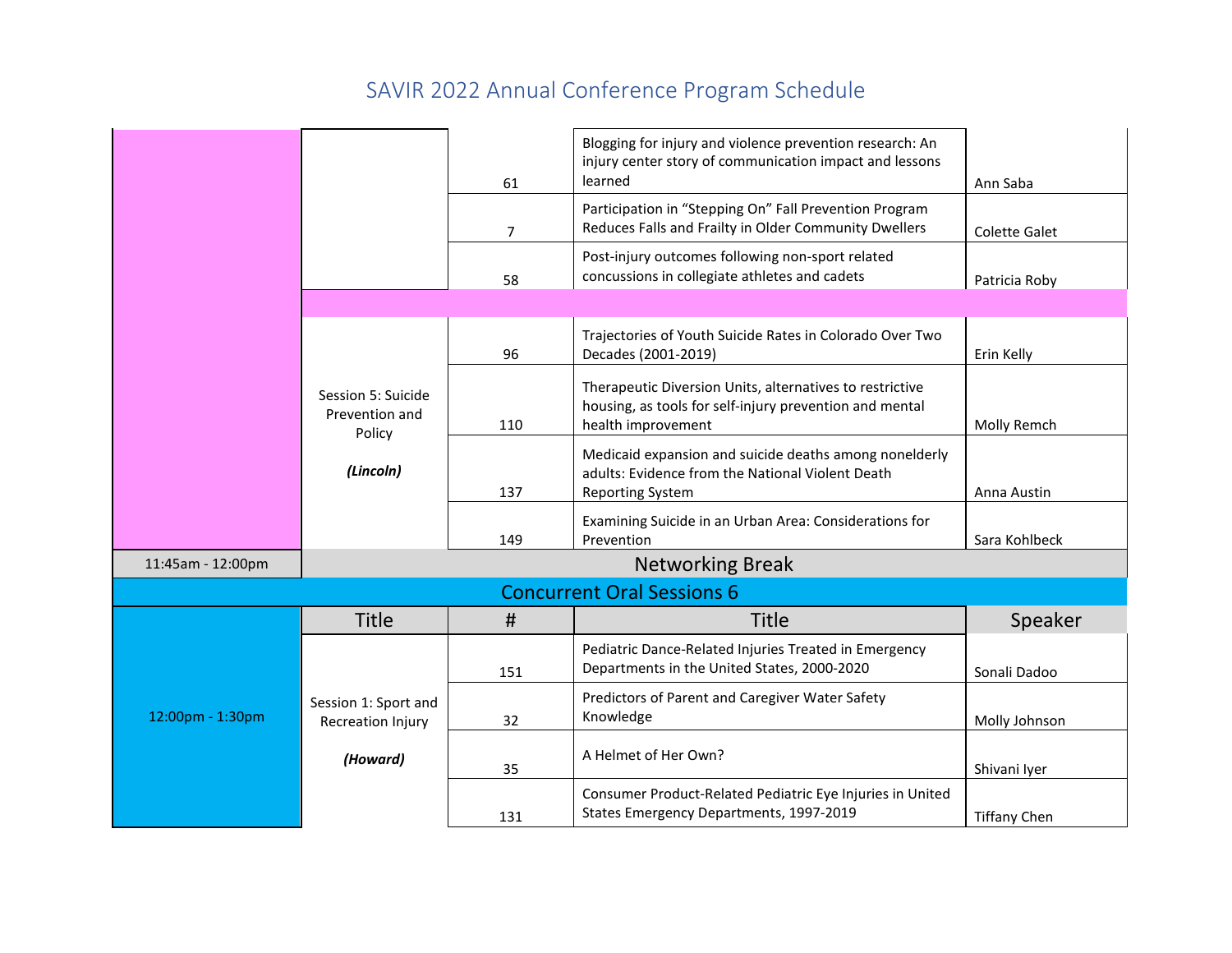|                                         |     | Non-fatal senior pickleball and tennis-related injuries                                                                                                                                                                                               |                        |
|-----------------------------------------|-----|-------------------------------------------------------------------------------------------------------------------------------------------------------------------------------------------------------------------------------------------------------|------------------------|
|                                         |     | treated in United States emergency departments, 2010-                                                                                                                                                                                                 |                        |
|                                         | 166 | 2019                                                                                                                                                                                                                                                  | Hank Weiss             |
|                                         |     |                                                                                                                                                                                                                                                       |                        |
|                                         |     |                                                                                                                                                                                                                                                       |                        |
|                                         | 79  | Driving by youth after a concussion                                                                                                                                                                                                                   | Rivara (now Beth Ebel) |
| Session 2:                              | 40  | Effect of youth sports traumatic brain injury laws on the<br>incidence of catastrophic traumatic brain injuries among<br>U.S. high school football athletes                                                                                           | Erin Shore             |
| <b>Concussion and TBI</b><br>(Morton)   | 83  | Neural Efficiency Among Concussed and Uninjured<br>Adolescents during an N-Back Task: a Preliminary<br>Functional Near-Infrared Spectroscopy Study                                                                                                    | Divya Jain             |
|                                         | 117 | Trajectories of daily symptoms and associated factors<br>among children and adolescents following concussion                                                                                                                                          | Lindsay Sullivan       |
|                                         | 91  | Identifying Traumatic Brain Injury Across the Lifespan in<br>Females from Electronic Health Records                                                                                                                                                   | Bernadette D'Alonzo    |
|                                         |     |                                                                                                                                                                                                                                                       |                        |
|                                         | 109 | Adolescent exposure to neighborhood gun homicides:<br>Variation by race/ethnicity, household income, and<br>collective efficacy                                                                                                                       | Amanda Aubel           |
| Session 3 Title:<br>Social Determinants | 128 | The Impact of Rurality on Lifetime History of TBI and<br>Behavioral Health: A Population-based Study                                                                                                                                                  | Robyn Feiss            |
| of Health<br>(Horne)                    | 159 | Investigating violence disparities through an intersectional<br>lens: Using additive interaction approaches to explore the<br>relationship of redlining and racialized economic<br>segregation on Non-Fatal Shootings in Baltimore City,<br>Maryland. | Mudia Uzzi             |
|                                         | 52  | The association between heat, firearm-related violence<br>and social deprivation                                                                                                                                                                      | Vivian Lyons           |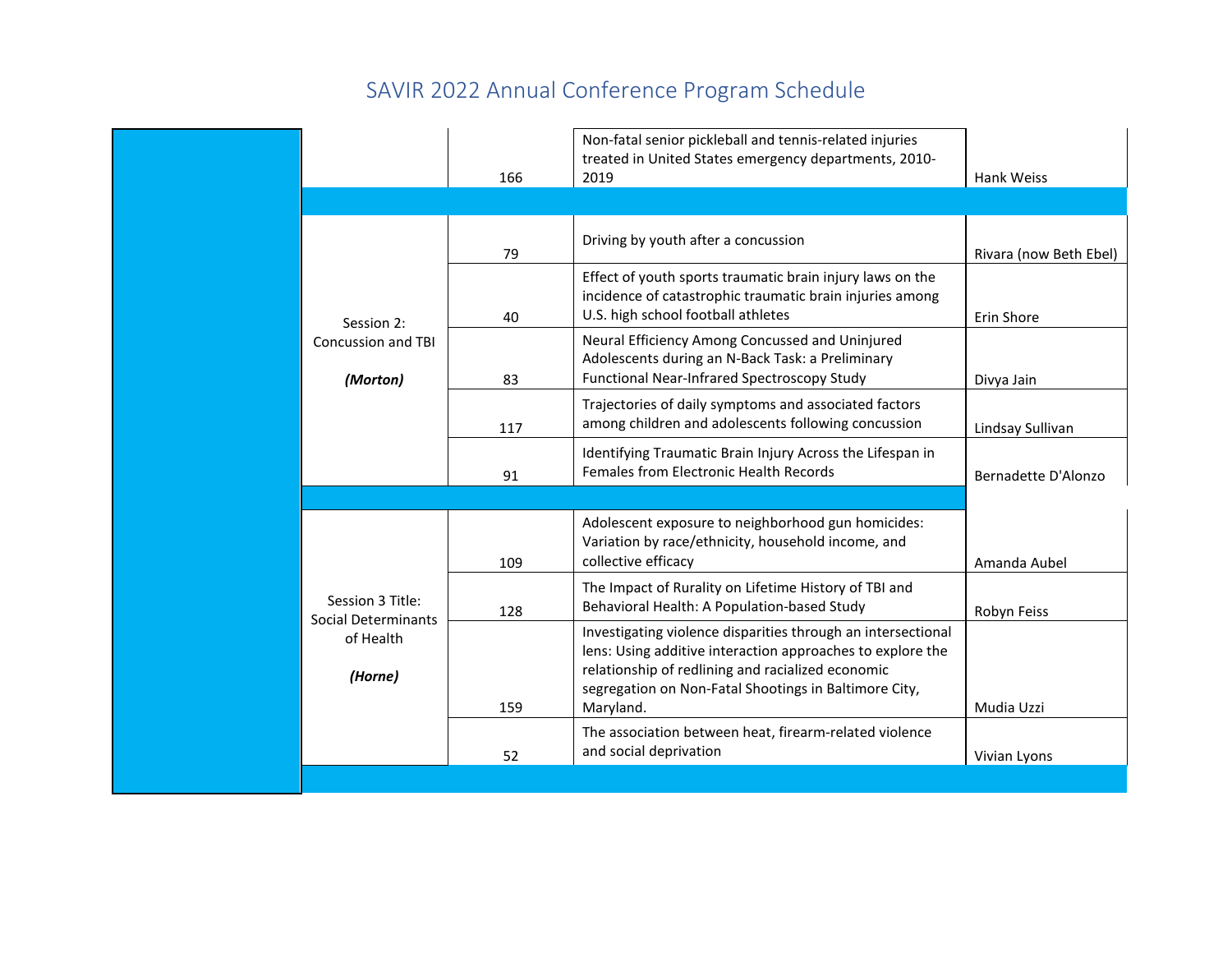|                   |                         | 134 | Automatic identification of Intimate Partner Violence<br>victims from social media                                                                           | Mohammed Algaradi                     |
|-------------------|-------------------------|-----|--------------------------------------------------------------------------------------------------------------------------------------------------------------|---------------------------------------|
|                   | Session 4: A focus      | 57  | Utilizing the Cardiff Model to Understand Characteristics of<br>Individuals Reporting Violence                                                               | Gretchen Baas                         |
|                   | on victims<br>(Lincoln) | 123 | Examining the Intersection of Peer Bullying and Physical<br>Assault Victimization among Children and Adolescents<br>through Linkage of Clinical Data Sources | Rachel Myers                          |
|                   |                         | 162 | "It's important to talk about" Black and Latinx Women<br>Survivor Experiences Participating in Sexual Health<br>Research During the COVID-19 Pandemic        | Alexander (actually<br>Aleli Alcaide) |
| $1:30pm - 3:30pm$ |                         |     | Closing Lunch and Awards - Shaw Ballroom                                                                                                                     |                                       |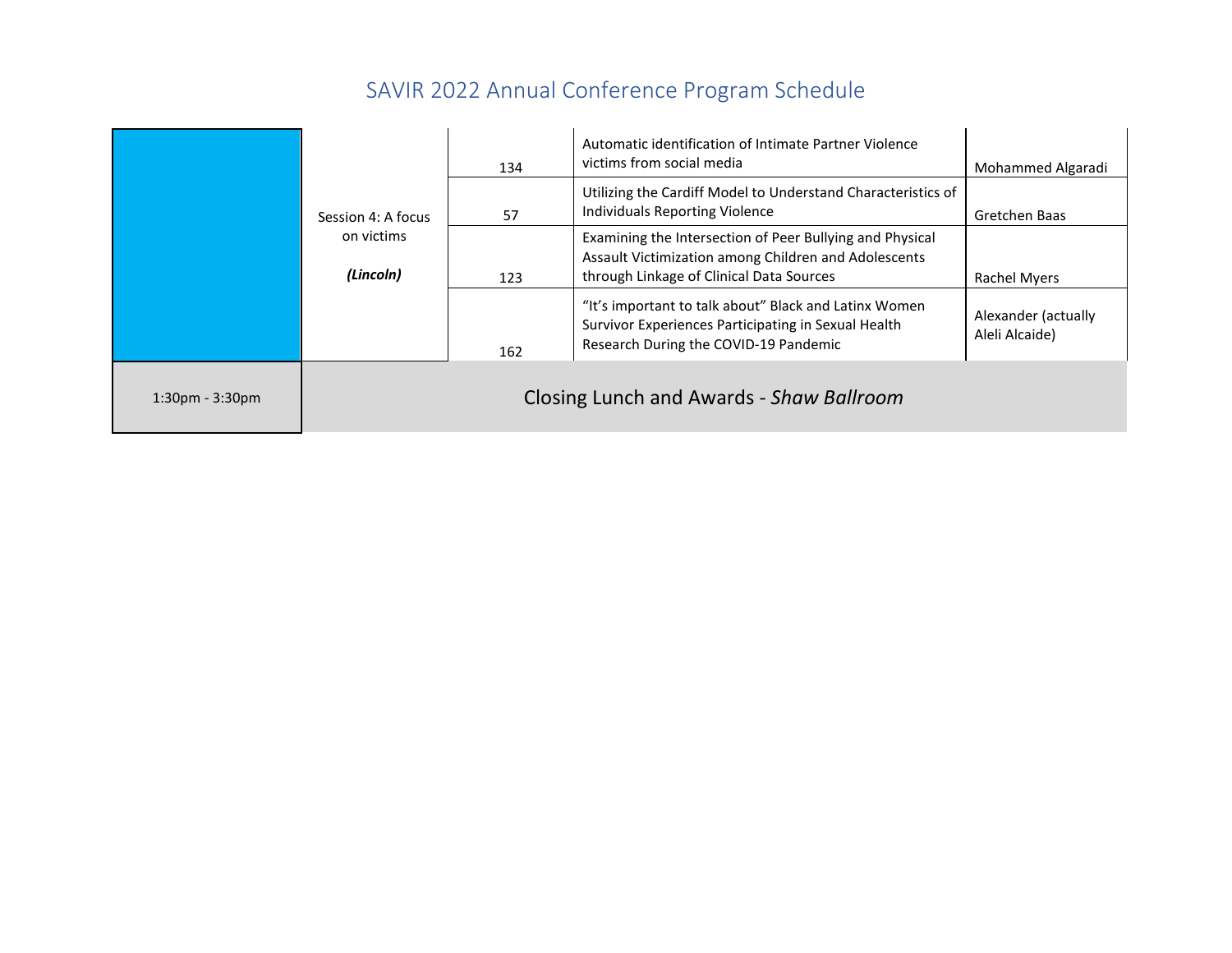## **POSTER PRESENTATIONS: MARCH 30 @ 5:30PM ET**

| <b>Michael Parks</b>           | The Intersection of Depressive Symptoms, Adverse Childhood<br>Experiences, and Protective Factors among Adolescents: Epidemiological<br>Evidence from Minnesota, 2016 and 2019             | <b>Virtual</b> |
|--------------------------------|--------------------------------------------------------------------------------------------------------------------------------------------------------------------------------------------|----------------|
| Kristen Kucera                 | Improving Catastrophic Sport-Related Fatality Surveillance with the<br><b>National Death Index</b>                                                                                         | In Person      |
| Linares Koloffon               | Sadness and Attempted Suicide among Latinx Youths: Prevalence in a<br>state-wide probability sample, New Mexico, 2019.                                                                     | <b>TBD</b>     |
| Arti Vaishnav                  | An epidemiological study of unintentional pediatric firearm fatalities<br>using the National Violent Death Reporting System                                                                | <b>TBD</b>     |
| Stephanie<br><b>Buchbinder</b> | Assessing Engagement with Preventive Health Behaviors and Safe<br>Firearm Storage Practices Using the 2017 Behavioral Risk Factor<br>Surveillance System (BRFSS) Survey                    | In Person      |
| Rose Kagawa                    | Neighborhood Variation in Violence Prevention Approaches: A Case<br>Study                                                                                                                  | In Person      |
| Nato Pitskhelauri              | Observational retrospective study of the Pre-Hospital Care of TBI<br>patients: call for actions                                                                                            | <b>Virtual</b> |
| Yachana Bhakta                 | Characteristics and circumstances around firearm injuries among urban<br>and rural Veterans living in Oregon.                                                                              | In Person      |
| Katherine<br>Macmillan         | Epidemiology and Clinical Characteristics of Fatal and Nonfatal Drowning<br>Patients Presenting to an Mid-Atlantic Urban Pediatric Emergency<br>Department from 2018 to 2020               | In Person      |
| Elise Omaki                    | Implementation of All-Rider Bicycle Helmet Laws in the US                                                                                                                                  | In Person      |
| Avinash Chandran               | Injury incidence and health status among female soccer athletes across<br>the lifespan: Insights from injury surveillance and a general health survey<br>of former women's soccer athletes | In Person      |
| Cara Hamann                    | Toward a better understanding of collaboration with cooperative<br>extension in the dissemination of agricultural safety and health programs                                               | <b>Virtual</b> |
| Melissa Tracy                  | An agent-based model of violence prevention across the life course                                                                                                                         | In Person      |
| Erin Morgan                    | Caregiver Perspectives on a Water Safety Toolkit for Child Supervision                                                                                                                     | In person      |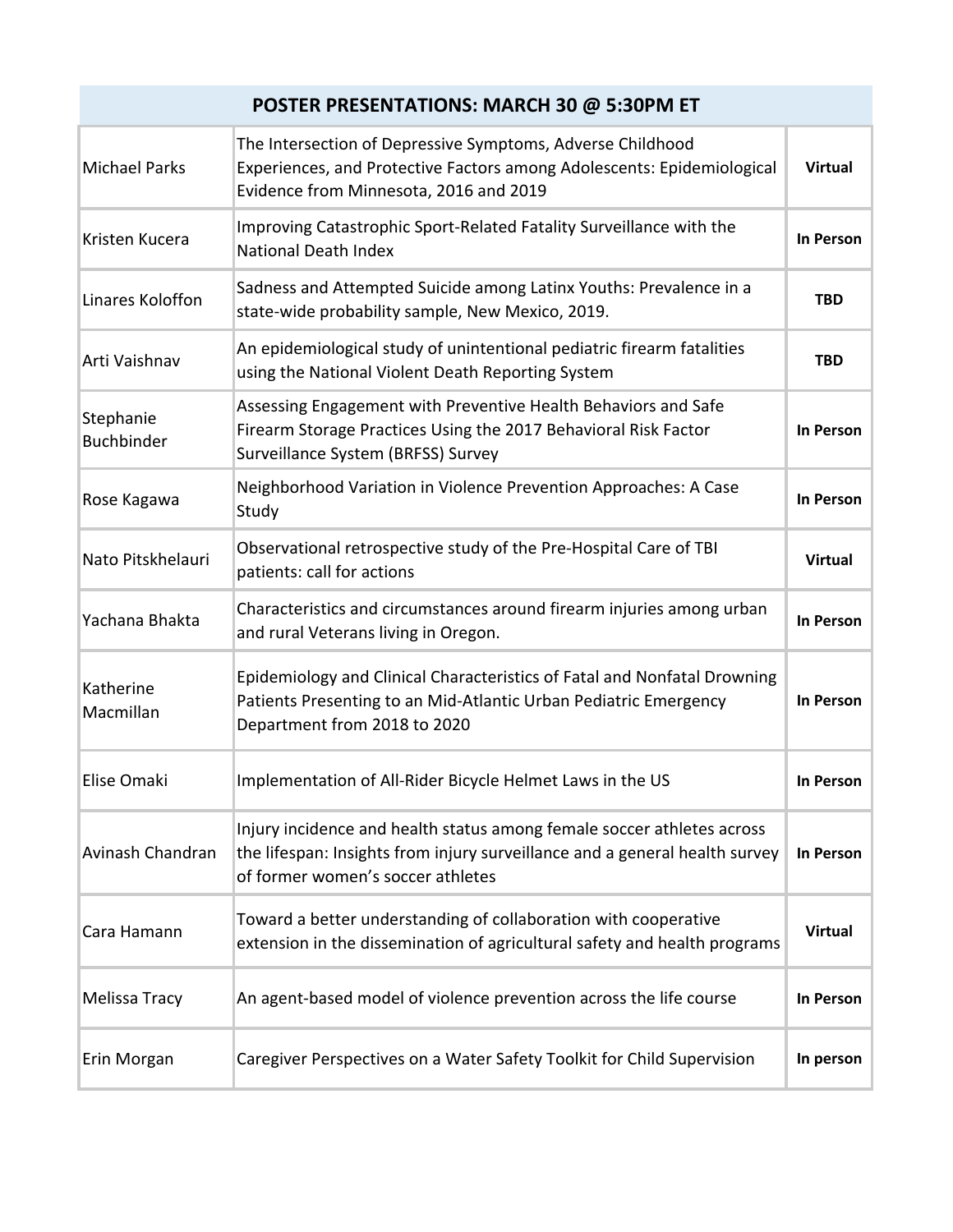| Finn Nilson            | A study on injury-causing products in Sweden - Questioning the idea of<br>the dangerous product being a non-standardized product sold online                                                                                                | <b>TBD</b>     |
|------------------------|---------------------------------------------------------------------------------------------------------------------------------------------------------------------------------------------------------------------------------------------|----------------|
| Maleeha Naseem         | Road Traffic Injury Prevention: The Role of Artificial Intelligence                                                                                                                                                                         | In Person      |
| Karisa Harland         | School District Teen Dating Violence Policies may Effectively Reduce Teen<br><b>Dating Violence</b>                                                                                                                                         | <b>Virtual</b> |
| Makiah Shebaili        | Car Crash Factors Among Adolescent and Young Adults in Middle Eastern<br>Countries                                                                                                                                                          | <b>Virtual</b> |
| Elise Omaki            | Parent Concerns, Prevention Strategies with Pediatric Fall Injuries                                                                                                                                                                         | In Person      |
| <b>Kelsey Conrick</b>  | The Role of Religion on Openness to Church-based Firearm Safety<br><b>Interventions Among Protestant Christian Firearm Owners</b>                                                                                                           | <b>Virtual</b> |
| <b>Brady Bushover</b>  | Self-Report Measures of Alcohol-Impaired Driving: A Systematic Review                                                                                                                                                                       | In Person      |
| Karissa Pelletier      | The Impact of Prior Exposure to Violence and Victimization on Parental<br>Firearm Ownership                                                                                                                                                 | In Person      |
| Daniel Kreuzberg       | Navigating the ethical and logistical challenges of qualitative studies<br>involving vulnerable and marginalized communities.                                                                                                               | <b>Virtual</b> |
| Melissa Osborne        | Firearm Safe Storage Screening, Counseling, and Lock Provision among<br>Nurse Practitioners in Pediatric Primary Care                                                                                                                       | In Person      |
| <b>Toni Rudisill</b>   | Police Officers' Opinions of Highway Safety Grants that support the<br><b>Enforcement of Distracted Driving Laws</b>                                                                                                                        | In Person      |
| Katherine Seavey       | Social Outcomes of Bullying and Sexual Harassment Victimization in High<br><b>School Students</b>                                                                                                                                           | In Person      |
| Maleeha Naseem         | Predicting Injuries on X-Ray Trauma Series using Machine Learning<br>Algorithm in Adult Road Traffic Crash Victims                                                                                                                          | In Person      |
| Michelle<br>Pennington | Physical activity patterns among law enforcement officers and their<br>association with occupational, social, and physical stress                                                                                                           | In Person      |
| Maleeha Naseem         | Perceptions, challenges, and experiences of healthcare providers in<br>Emergency Departments regarding workplace violence during the COVID-<br>19 pandemic: An exploratory qualitative study from an LMIC (A<br>Qualitative study protocol) | In Person      |
| Rosemary<br>Nabaweesi  | Exploring Factors Associated with COVID19 Vaccine Decision among<br><b>Hispanic Caregivers</b>                                                                                                                                              | <b>Virtual</b> |